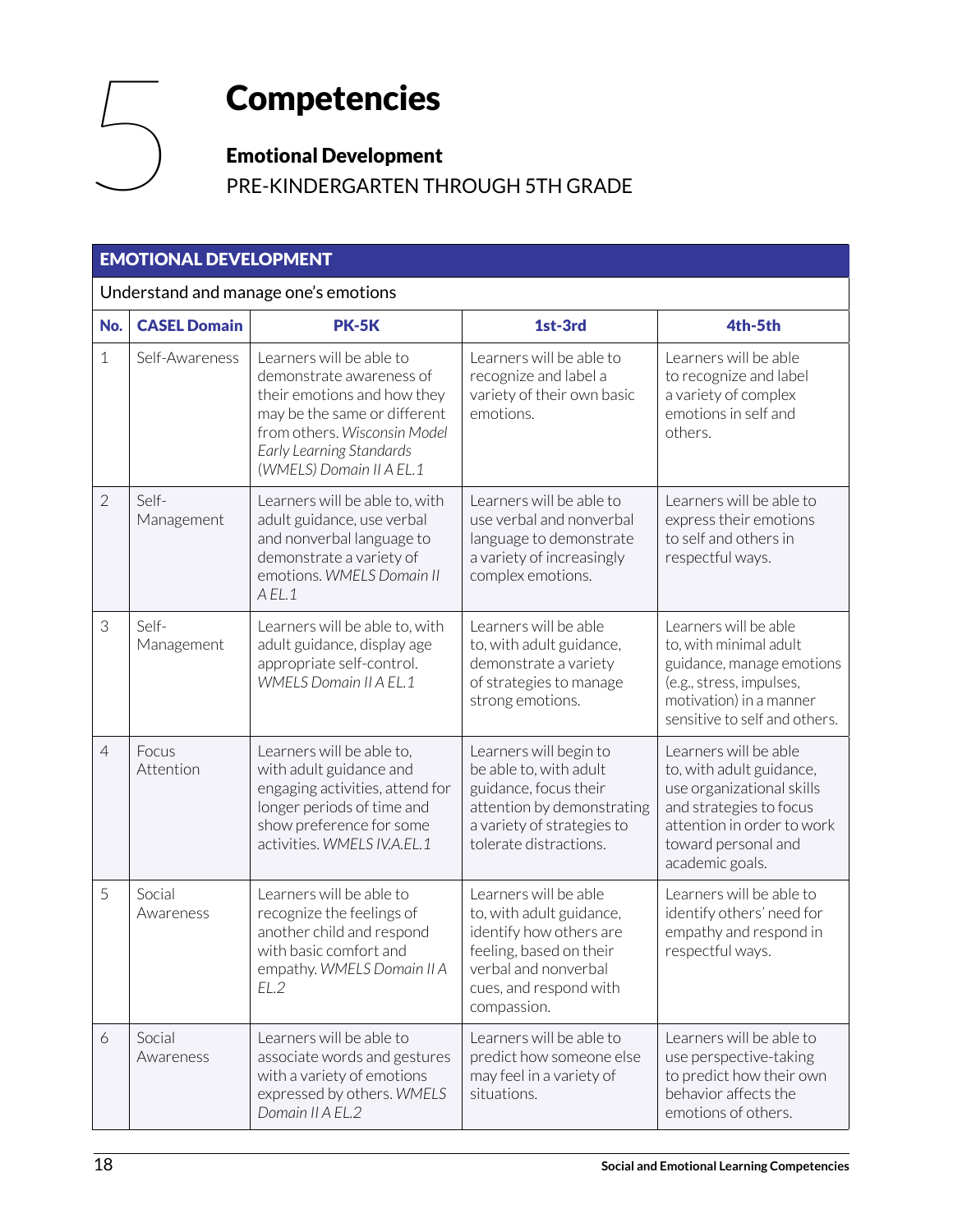### Emotional Development (cont'd)

6TH GRADE THROUGH ADULT

| <b>EMOTIONAL DEVELOPMENT cont'd</b>  |                     |                                                                                                                                                                                         |                                                                                                                                                                                                                               |                                                                                                                                                               |  |
|--------------------------------------|---------------------|-----------------------------------------------------------------------------------------------------------------------------------------------------------------------------------------|-------------------------------------------------------------------------------------------------------------------------------------------------------------------------------------------------------------------------------|---------------------------------------------------------------------------------------------------------------------------------------------------------------|--|
| Understand and manage one's emotions |                     |                                                                                                                                                                                         |                                                                                                                                                                                                                               |                                                                                                                                                               |  |
| No.                                  | <b>CASEL Domain</b> | 6th-8th                                                                                                                                                                                 | <b>9th-10th</b>                                                                                                                                                                                                               | 11th-Adult                                                                                                                                                    |  |
| $\mathbf{1}$                         | Self-Awareness      | Learners will be able to<br>recognize and label a<br>variety of complex graded<br>emotions in self and<br>others.                                                                       | Learners will be able to<br>recognize and label a variety<br>of graded emotions in self<br>and others as they occur and<br>evolve over time.                                                                                  | Learners will be able to<br>identify how the process<br>of recognizing and labeling<br>emotions informs thinking<br>and influences relationships.             |  |
| $\overline{2}$                       | Self-<br>Management | Learners will be able to<br>express their emotions<br>in an appropriate and<br>respectful manner using a<br>variety of modalities (e.g.,<br>verbal and nonverbal).                      | Learners will be able to<br>express their emotions in an<br>appropriate and respectful<br>manner in different<br>environments, with different<br>audiences, using a variety of<br>modalities (e.g., verbal and<br>nonverbal). | Learners will be able to<br>understand and explain how<br>their expression of emotions<br>can influence how others<br>respond to them.                        |  |
| 3                                    | Self-<br>Management | Learners will be able to<br>identify what triggers a<br>strong emotion and apply<br>an appropriate calming or<br>coping strategy to defuse<br>the emotional trigger.                    | Learners will be able to<br>consistently use appropriate<br>calming and coping strategies<br>when dealing with strong<br>emotions.                                                                                            | Learners will be able to<br>predict situations that will<br>cause strong emotions, and<br>plan and prepare to manage<br>those emotions.                       |  |
| $\overline{4}$                       | Focus<br>Attention  | Learners will be able<br>to independently use<br>organizational skills<br>and strategies to focus<br>attention in order to<br>work toward short-term<br>personal and academic<br>goals. | Learners will be able<br>to independently use<br>organizational skills and<br>strategies to focus attention<br>by working toward long-term<br>personal and academic goals.                                                    | Learners will employ<br>focusing skills independently<br>and understand their<br>importance in achieving<br>important goals in times of<br>adversity.         |  |
| 5                                    | Social<br>Awareness | Learners will be able<br>to provide support and<br>encouragement to others<br>through perspective<br>taking, empathy, and<br>appreciation for diversity.                                | Learners will be able to<br>demonstrate empathy to<br>others who have different<br>views and beliefs.                                                                                                                         | Learners will be<br>able to demonstrate<br>connectedness, through<br>empathy and engagement to<br>their communities.                                          |  |
| 6                                    | Social<br>Awareness | Learners will be able to<br>recognize expressions of<br>empathy in society and<br>communities.                                                                                          | Learners will be able to<br>evaluate verbal, physical,<br>and environmental cues to<br>predict and respond to the<br>emotions of others.                                                                                      | Learners will be able to<br>evaluate verbal, physical,<br>social, cultural, and<br>environmental cues to<br>predict and respond to the<br>emotions of others. |  |

J.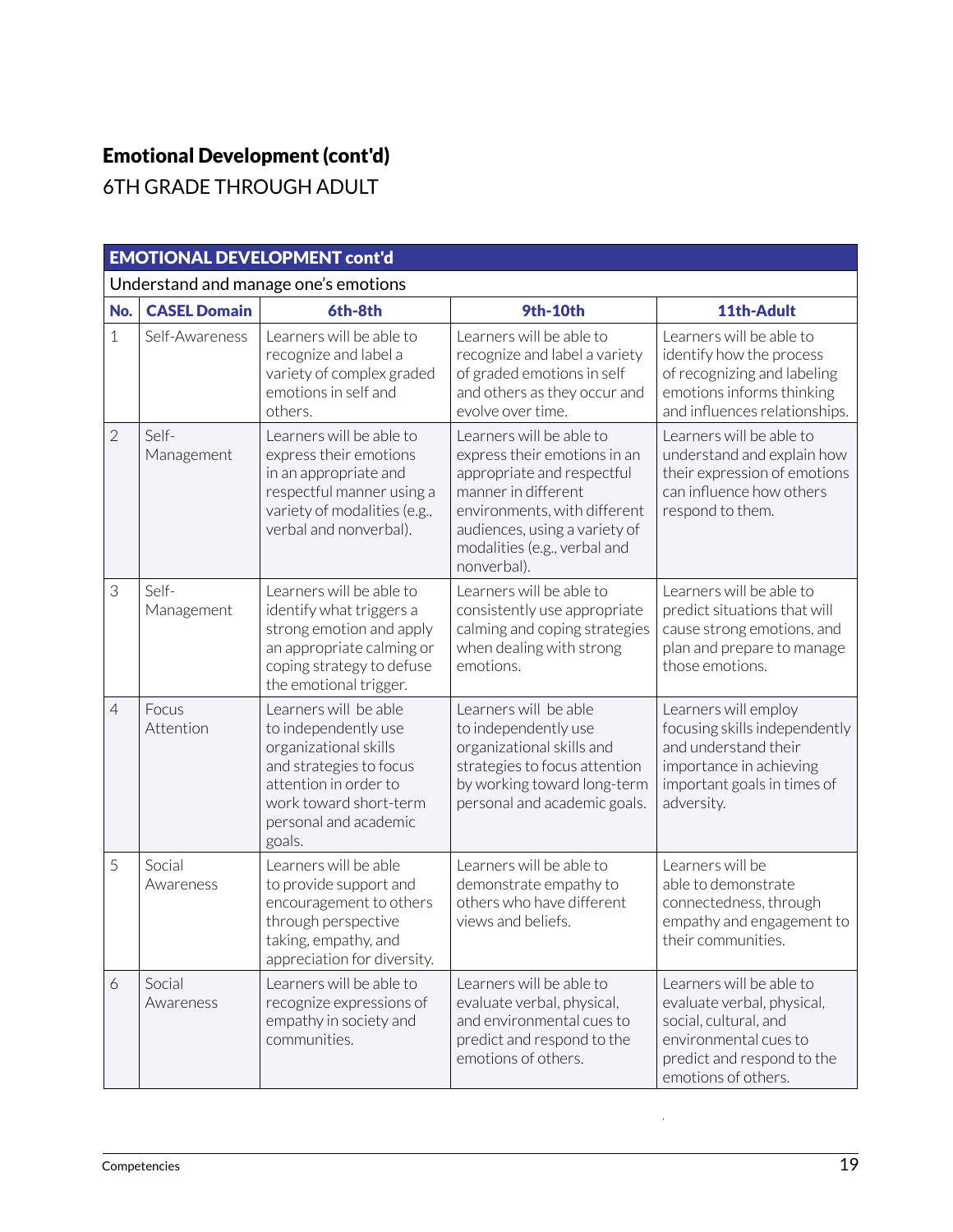#### Self-Concept PRE-KINDERGARTEN THROUGH 5TH GRADE

| <b>SELF-CONCEPT</b> |                                                                         |                                                                                                                                                                                                    |                                                                                                                                   |                                                                                                                                                 |  |  |
|---------------------|-------------------------------------------------------------------------|----------------------------------------------------------------------------------------------------------------------------------------------------------------------------------------------------|-----------------------------------------------------------------------------------------------------------------------------------|-------------------------------------------------------------------------------------------------------------------------------------------------|--|--|
|                     | Develop positive self-identity and recognize self as a lifelong learner |                                                                                                                                                                                                    |                                                                                                                                   |                                                                                                                                                 |  |  |
| No.                 | <b>CASEL Domain</b>                                                     | <b>PK-5K</b>                                                                                                                                                                                       | 1st-3rd                                                                                                                           | 4th-5th                                                                                                                                         |  |  |
| $\overline{7}$      | Self-Awareness                                                          | Learners will be able to exhibit<br>positive self-concept and<br>confidence in their abilities.<br><b>WMELS Domain II B EL.1</b>                                                                   | Learners will be able to<br>identify and describe skills<br>and activities they do well<br>and those for which they<br>need help. | Learners will be able to<br>use a "growth mind set"<br>in order to recognize and<br>build on their strengths.                                   |  |  |
| 8                   | Self-Awareness                                                          | Learners will be able to, with<br>adult guidance, recognize and<br>share independent thoughts.<br><b>WMELS Domain II B EL.1</b>                                                                    | Learners will be able to<br>identify and explore their<br>own beliefs.                                                            | Learners will be able to<br>reflect on similarities<br>and differences between<br>their personal beliefs and<br>those of others.                |  |  |
| 9                   | Self-Awarenes<br>Social-Awareness                                       | Learners will be able to show<br>awareness of being part of a<br>family and a larger community.<br><b>WMELS Domain II B EL.2</b>                                                                   | Learners will be able to<br>define the role family<br>and culture play in their<br>identity and beliefs.                          | Learners will be able to<br>identify their role in their<br>family and community<br>and how those roles<br>impact their identity.               |  |  |
| 10                  | Self-<br>Management                                                     | Learners will be able to display<br>curiosity, risk-taking, and<br>willingness to engage in new<br>experiences. WMELS Domain<br>$IVA$ . EL 1                                                       | Learners will be able to<br>identify simple goals for<br>personal and academic<br>success.                                        | Learners will be able<br>to assess their level of<br>engagement in their<br>own learning for the<br>achievement of personal<br>goals.           |  |  |
| 11                  | Self-Awareness<br>Self-<br>Management                                   | Learners will be able to engage<br>in meaningful learning through<br>attempting, repeating, and<br>experimenting with a variety<br>of experiences and activities.<br><b>WMELS Domain IV A EL 2</b> | Learners will be able to,<br>with encouragement,<br>persist toward reaching a<br>goal despite setbacks.                           | Learners will be able<br>to identify strategies<br>to persist and maintain<br>motivation when working<br>toward short- and long-<br>term goals. |  |  |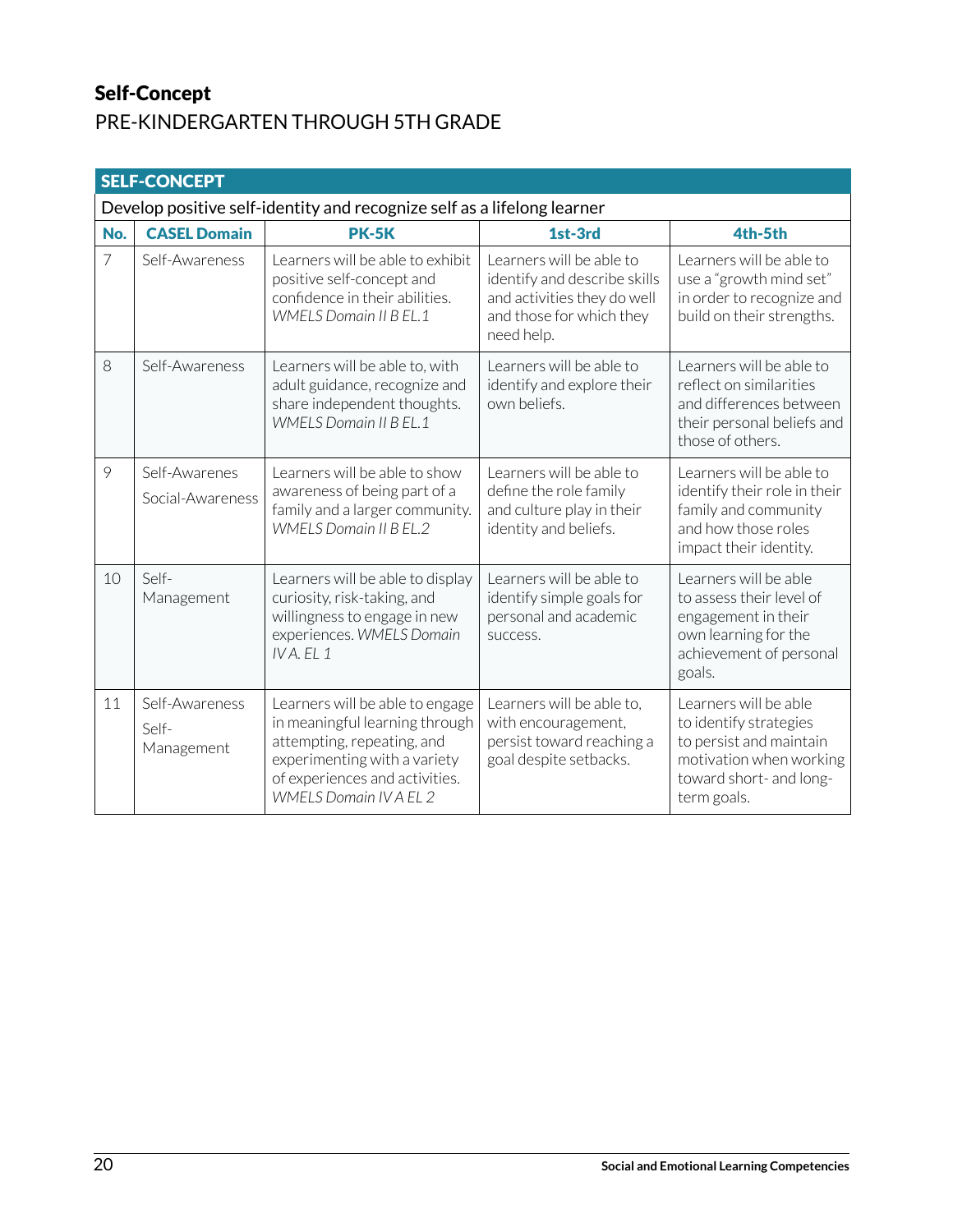#### Self-Concept (cont'd) 6TH GRADE THROUGH ADULT

| <b>SELF-CONCEPT (cont'd)</b> |                                                                         |                                                                                                                                                                                                     |                                                                                                                                                                                  |                                                                                                                                                                                                                  |  |  |
|------------------------------|-------------------------------------------------------------------------|-----------------------------------------------------------------------------------------------------------------------------------------------------------------------------------------------------|----------------------------------------------------------------------------------------------------------------------------------------------------------------------------------|------------------------------------------------------------------------------------------------------------------------------------------------------------------------------------------------------------------|--|--|
|                              | Develop positive self-identity and recognize self as a lifelong learner |                                                                                                                                                                                                     |                                                                                                                                                                                  |                                                                                                                                                                                                                  |  |  |
| No.                          | <b>CASEL Domain</b>                                                     | 6th-8th                                                                                                                                                                                             | <b>9th-10th</b>                                                                                                                                                                  | 11th-Adult                                                                                                                                                                                                       |  |  |
| $\overline{7}$               | Self-Awareness                                                          | Learners will be able to use<br>optimism and a "growth mind<br>set" to recognize strengths in<br>self in order to describe and<br>prioritize personal skills and<br>interests they want to develop. | Learners will be able to<br>set priorities to build<br>personal strengths,<br>grow in their learning,<br>recognize barriers, and<br>employ solutions.                            | Learners will be able to<br>maintain a "growth mind<br>set" about their abilities<br>to succeed and grow<br>and will persist through<br>challenges.                                                              |  |  |
| 8                            | Self-Awareness                                                          | Learners will be able to<br>self-reflect on their values<br>and beliefs and how their<br>behaviors relate to those<br>values and beliefs.                                                           | Learners will be able<br>to use self-reflection<br>to determine if their<br>behavior is reflective of<br>their personal values and<br>modify behavior to match<br>their beliefs. | Learners will be able to<br>use self-reflection to<br>assess their behavior for<br>authenticity, honesty, and<br>respect and articulate<br>how this impacts their<br>greater community.                          |  |  |
| 9                            | Self-Awareness<br>Social-Awareness                                      | Learners will be able to<br>identify how family and culture<br>impact their thoughts and<br>actions.                                                                                                | Learners will be able<br>to reflect on their<br>own beliefs relative to<br>different familial and<br>societal norms.                                                             | Learners will be able<br>to explain how their<br>beliefs can impact their<br>growth and success, and<br>advocate for their beliefs.                                                                              |  |  |
| 10                           | Self-<br>Management                                                     | Learners will be able to<br>consistently set attainable,<br>realistic goals, and persist until<br>their goals are achieved.                                                                         | Learners will be able to<br>reflect on the progress of<br>personal goals in order to<br>adjust action steps and<br>time frames as necessary.                                     | Learners will be able to<br>set short- and long-term<br>group goals, and create<br>a plan to execute those<br>goals. They will be able<br>to analyze progress and<br>collaborate to adjust<br>goals when needed. |  |  |
| 11                           | Self-Awareness<br>Self-<br>Management                                   | Learners will be able to<br>identify successes and<br>challenges, and how they can<br>learn from them.                                                                                              | Learners will be able<br>to recognize barriers<br>to succeeding and<br>identify supports to help<br>themselves.                                                                  | Learners will be<br>able to demonstrate<br>perseverance when<br>dealing with challenges<br>and adversity.                                                                                                        |  |  |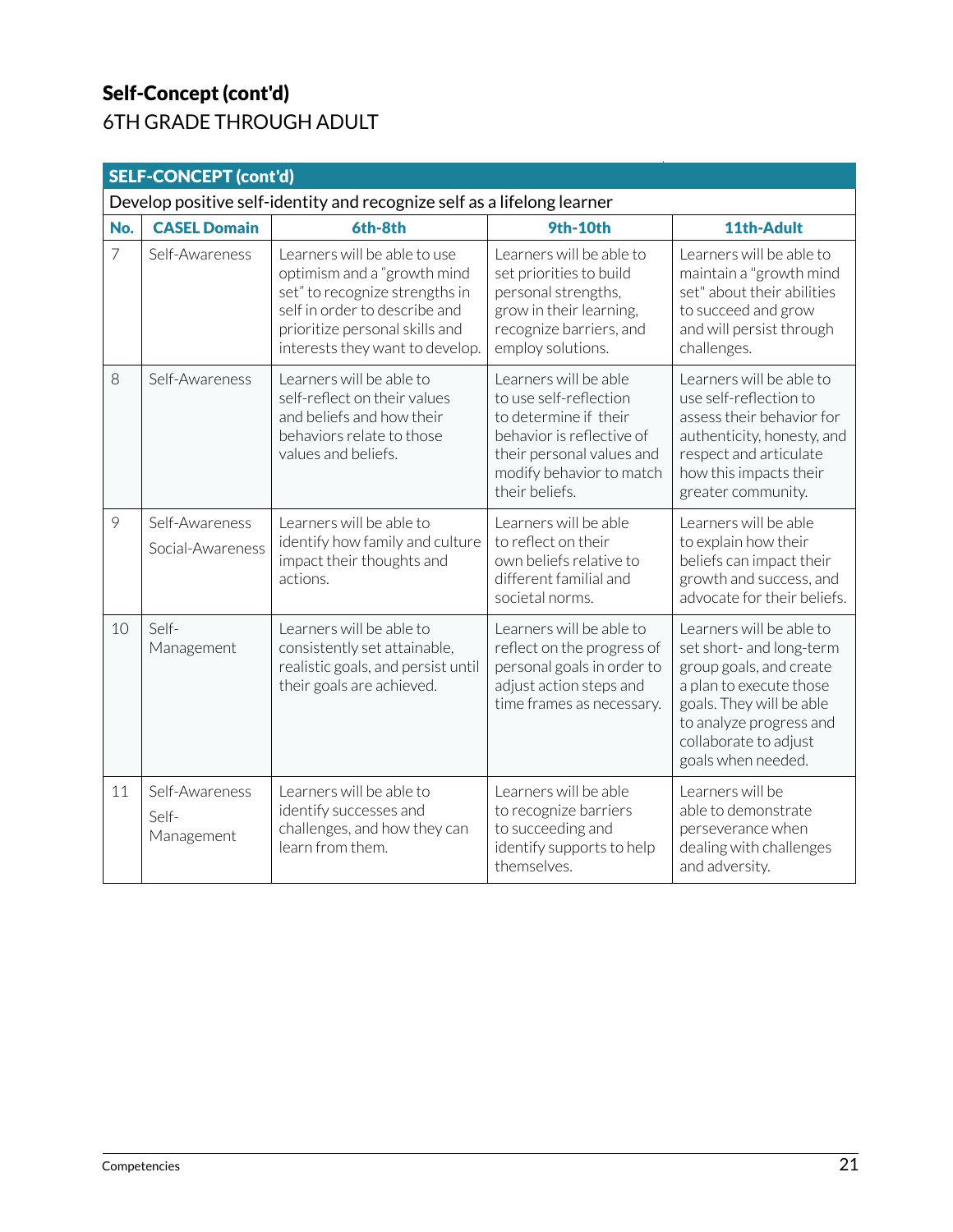### Social Competence

### PRE-KINDERGARTEN THROUGH 5TH GRADE

| <b>SOCIAL COMPETENCE</b>                                                                                                                                                                   |                     |                                                                                                                                                                                                                                      |                                                                                                                                          |                                                                                                                                                                   |  |
|--------------------------------------------------------------------------------------------------------------------------------------------------------------------------------------------|---------------------|--------------------------------------------------------------------------------------------------------------------------------------------------------------------------------------------------------------------------------------|------------------------------------------------------------------------------------------------------------------------------------------|-------------------------------------------------------------------------------------------------------------------------------------------------------------------|--|
| Establish and maintain positive relationships by respecting others, practicing social skills, and making responsible<br>choices while recognizing and connecting to the community at large |                     |                                                                                                                                                                                                                                      |                                                                                                                                          |                                                                                                                                                                   |  |
| No.                                                                                                                                                                                        | <b>CASEL Domain</b> | <b>PK-5K</b>                                                                                                                                                                                                                         | 1st-3rd                                                                                                                                  | 4th-5th                                                                                                                                                           |  |
| 12                                                                                                                                                                                         | Social Awareness    | Learners will be able to<br>demonstrate awareness of<br>self as a unique individual.<br><b>WMELS Domain II B EL.2</b>                                                                                                                | Learners will be able to<br>present their own point<br>of view.                                                                          | Learners will be able to<br>appreciate diversity by<br>recognizing multiple points<br>of view and perspectives of<br>others across cultural and<br>social groups. |  |
| 13                                                                                                                                                                                         | Social Awareness    | Learners will be able to<br>reflect their family, culture,<br>and community when<br>engaged in play and learning.<br><b>WMELS Domain IV C EL.2</b>                                                                                   | Learners will be able to<br>identify commonalities<br>they share with peers.                                                             | Learners will be able to<br>build relationships between<br>diverse groups of people.                                                                              |  |
| 14                                                                                                                                                                                         | Social Awareness    | Learners will be able to,<br>with adult guidance, begin<br>to notice that other children<br>and families do things<br>differently. WMELS Domain<br>$IV$ CEL.2                                                                        | Learners will be able<br>to recognize and<br>respect that individual<br>differences are<br>important to self and<br>others.              | Learners will be able to<br>demonstrate respect for<br>others by discussing how<br>stereotypes affect self and<br>others.                                         |  |
| 15                                                                                                                                                                                         | Relationship Skills | Learners will be able to<br>engage in healthy and<br>rewarding social interactions<br>and play with peers. WMELS<br>Domain II C EL.2                                                                                                 | Learners will be able to<br>identify the different<br>relationships they have<br>with others.                                            | Learners will be able to, with<br>adult guidance, recognize,<br>establish, and maintain<br>healthy and rewarding<br>relationships.                                |  |
| 16                                                                                                                                                                                         | Relationship Skills | Learners will be able to,<br>with adult guidance, initiate<br>conversations, listen<br>attentively, respond to<br>conversation, and stay on<br>topic for multiple exchanges<br>(especially with adults).<br>WMELS Domain III B EL.2C | Learners will be able to<br>describe in simple terms<br>how words, tone, and<br>body language are used<br>to communicate with<br>others. | Learners will be able to<br>effectively communicate<br>clearly, listen well, and<br>cooperate with others to<br>build healthy relationships.                      |  |
| 17                                                                                                                                                                                         | Relationship Skills | Learners will be able to adapt<br>behavior based on adult<br>directives.                                                                                                                                                             | Learners will be able<br>to, with adult guidance,<br>adapt behavior based<br>upon peer feedback and<br>environment cues.                 | Learners will be able to<br>independently adapt<br>behavior based upon peer<br>feedback and environmental<br>cues.                                                |  |
| 18                                                                                                                                                                                         | Relationship Skills | Learners will be able to<br>participate in cooperative<br>play with peers. WMELS<br>Domain II C EL.2                                                                                                                                 | Learners will be able to<br>demonstrate listening<br>skills, start and stop<br>conversations, and take<br>turns in conversations.        | Learners will be able to<br>work cooperatively and<br>productively in a group to<br>accomplish a set goal.                                                        |  |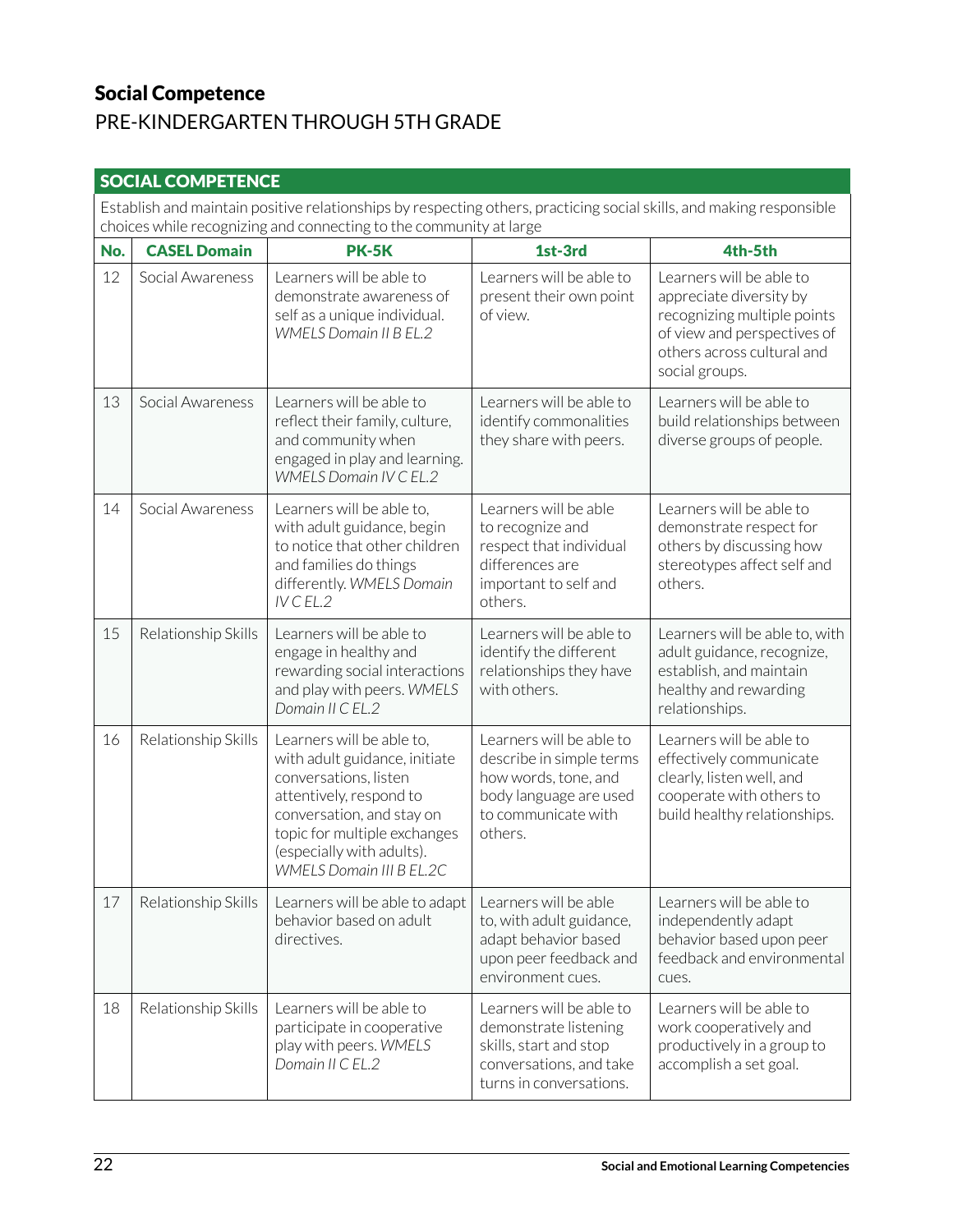### Social Competence (cont'd)

## PRE-KINDERGARTEN THROUGH 5TH GRADE (cont'd)

| <b>SOCIAL COMPETENCE (cont'd)</b>                                                                                                                                                          |                                                            |                                                                                                                                                           |                                                                                                                                                                                          |                                                                                                                                                                                                                                          |  |
|--------------------------------------------------------------------------------------------------------------------------------------------------------------------------------------------|------------------------------------------------------------|-----------------------------------------------------------------------------------------------------------------------------------------------------------|------------------------------------------------------------------------------------------------------------------------------------------------------------------------------------------|------------------------------------------------------------------------------------------------------------------------------------------------------------------------------------------------------------------------------------------|--|
| Establish and maintain positive relationships by respecting others, practicing social skills, and making responsible<br>choices while recognizing and connecting to the community at large |                                                            |                                                                                                                                                           |                                                                                                                                                                                          |                                                                                                                                                                                                                                          |  |
| No.                                                                                                                                                                                        | <b>CASEL Domain</b>                                        | <b>PK-5K</b>                                                                                                                                              | 1st-3rd                                                                                                                                                                                  | 4th-5th                                                                                                                                                                                                                                  |  |
| 19                                                                                                                                                                                         | Relationship Skills                                        | Learners will be able to,<br>with adult guidance, identify<br>and communicate needs in<br>conflict situations. WMELS<br>Domain II C EL.4                  | Learners will be able<br>to understand the<br>perspective of others in<br>a conflict situation.                                                                                          | Learners will be able to<br>identify cause and effect of<br>a conflict.                                                                                                                                                                  |  |
| 20                                                                                                                                                                                         | Decision Making                                            | Learners will be able to, with<br>adult guidance, recognize<br>that they have choices in<br>how to respond to situations.                                 | Learners will be able<br>to, with adult guidance,<br>generate possible<br>choices and actions they<br>could take in a given<br>situation, including<br>positive and negative<br>options. | Learners will be able to<br>make constructive choices<br>about personal behavior and<br>social interaction in order to<br>evaluate the consequences<br>of various actions with<br>consideration of well-being<br>for oneself and others. |  |
| 21                                                                                                                                                                                         | Social Awareness                                           | Learners will be able to<br>follow simple group rules.<br><b>WMELS Domain II C EL.3</b>                                                                   | Learners will be able to<br>demonstrate positive<br>behaviors as established<br>in classroom and<br>schoolwide expectations.                                                             | Learners will be able to<br>identify and respect social<br>norms for behavior and safe<br>interactions across different<br>settings.                                                                                                     |  |
| 22                                                                                                                                                                                         | Decision Making<br>Relationship Skills                     | Learners will be able to<br>demonstrate understanding<br>of simple rules related<br>primarily to personal health<br>and safety. WMELS Domain<br>II C EL.3 | Learners will be able<br>to describe ways to<br>promote personal safety.                                                                                                                 | Learners will be able to<br>honor social norms with<br>respect to safety of oneself<br>and others.                                                                                                                                       |  |
| 23                                                                                                                                                                                         | Social Awareness<br>Relationship Skills                    | Learners will be able to<br>attempt a new skill when<br>encouraged and supported<br>by a safe and secure<br>environment. WMELS<br>Domain IV A EL.2        | Learners will be able to<br>identify how to get help<br>from a trusted adult in a<br>variety of situations.                                                                              | Learners will be able to<br>identify when and how to<br>offer help to others.                                                                                                                                                            |  |
| 24                                                                                                                                                                                         | Decision Making<br>Social Awareness<br>Relationship Skills | Learners will be able to<br>show awareness of being<br>part of a family and a larger<br>community. WMELS Domain<br>II A EL.2                              | Learners will be able<br>to, with adult guidance,<br>identify classroom,<br>school, and community<br>needs.                                                                              | Learners will be able to<br>identify actions that would<br>positively impact change<br>in a classroom, school, and<br>community.                                                                                                         |  |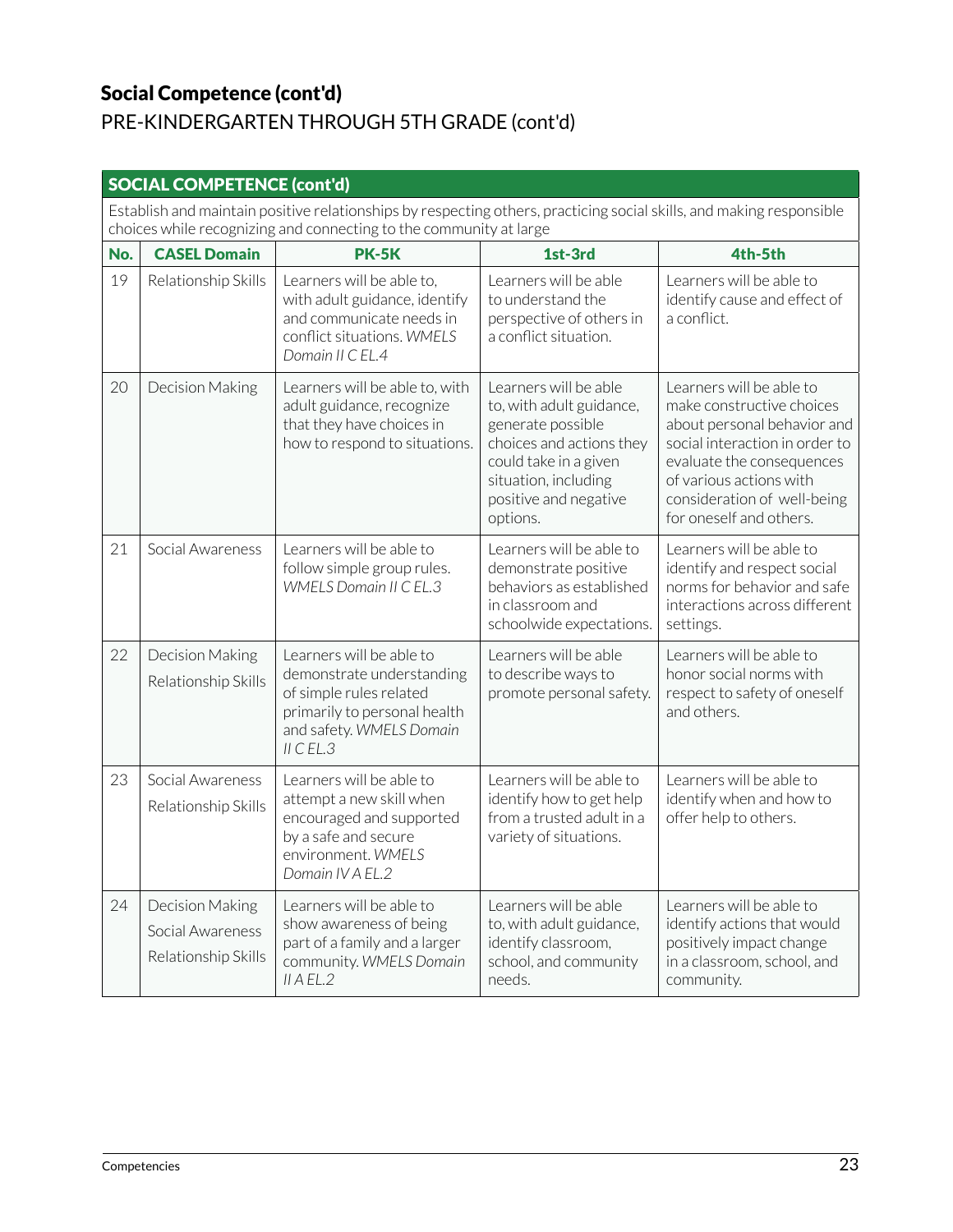### Social Competence (cont'd) 6TH GRADE THROUGH ADULT

#### SOCIAL COMPETENCE (cont'd)

Establish and maintain positive relationships by respecting others, practicing social skills, and making responsible choices while recognizing and connecting to the community at large

| No. | <b>CASEL Domain</b>           | 6th-8th                                                                                                                                  | <b>9th-10th</b>                                                                                                                                         | 11th-Adult                                                                                                                                                                                                           |
|-----|-------------------------------|------------------------------------------------------------------------------------------------------------------------------------------|---------------------------------------------------------------------------------------------------------------------------------------------------------|----------------------------------------------------------------------------------------------------------------------------------------------------------------------------------------------------------------------|
| 12  | Social<br>Awareness           | Learners will be able to<br>show respect for other<br>people's perspectives.                                                             | Learners will be able to<br>identify positive ways to<br>express understanding<br>of differing perspectives.                                            | Learners will be able to<br>demonstrate conversational<br>skills to determine the<br>perspective of others.                                                                                                          |
| 13  | Social<br>Awareness           | Learners will be able to<br>reflect how cross-cultural<br>experiences can influence<br>their ability to build<br>positive relationships. | Learners will be able<br>to support the rights<br>of individuals to reflect<br>their family, culture, and<br>community within the<br>school setting.    | Learners will be able to support<br>the rights of all individuals to<br>reflect their family, culture, and<br>community in society.                                                                                  |
| 14  | Social<br>Awareness           | Learners will be able to<br>identify discrimination<br>of individuals and groups<br>based upon perceived<br>differences.                 | Learners will be able to<br>assess for personal bias<br>and evaluate strategies<br>to oppose stereotyping.                                              | Learners will be able to develop<br>ethical arguments from a variety<br>of ethical positions to evaluate<br>societal norms.                                                                                          |
| 15  | Relationship<br><b>Skills</b> | Learners will be able to<br>recognize the emotional,<br>physical, social, and<br>other costs of negative<br>relationships.               | Learners will be able<br>to independently seek<br>and sustain positive,<br>supportive relationships.                                                    | Learners will be able to maintain<br>positive relationships and<br>use effective strategies (e.g.,<br>boundary setting, stating<br>your needs, and recognizing<br>warning signs) to avoid negative<br>relationships. |
| 16  | Relationship<br><b>Skills</b> | Learners will be able<br>to use active listening<br>and assertive, clear<br>communication when<br>expressing thoughts and<br>ideas.      | Learners will be<br>able to use assertive<br>communication,<br>including refusals, to get<br>their needs met without<br>negatively impacting<br>others. | Learners will be able to use<br>assertive communication,<br>including refusals, in a variety<br>of settings and with a variety<br>of audiences to get their<br>needs met, without negatively<br>impacting others.    |
| 17  | Relationship<br><b>Skills</b> | Learners will be able to<br>recognize and respond<br>appropriately to<br>constructive feedback.                                          | Learners will be able<br>to accept constructive<br>feedback.                                                                                            | Learners will be able to evaluate<br>constructive feedback and<br>provide constructive feedback<br>when needed.                                                                                                      |
| 18  | Relationship<br><b>Skills</b> | Learners will be able to<br>work cooperatively and<br>productively in a group<br>and overcome setbacks<br>and disagreements.             | Learners will be able to<br>formulate group goals<br>and work through an<br>agreed upon plan.                                                           | Learners will be able to<br>recognize how each group<br>member's skills contribute<br>toward group goals.                                                                                                            |

 $\bar{\bar{1}}$